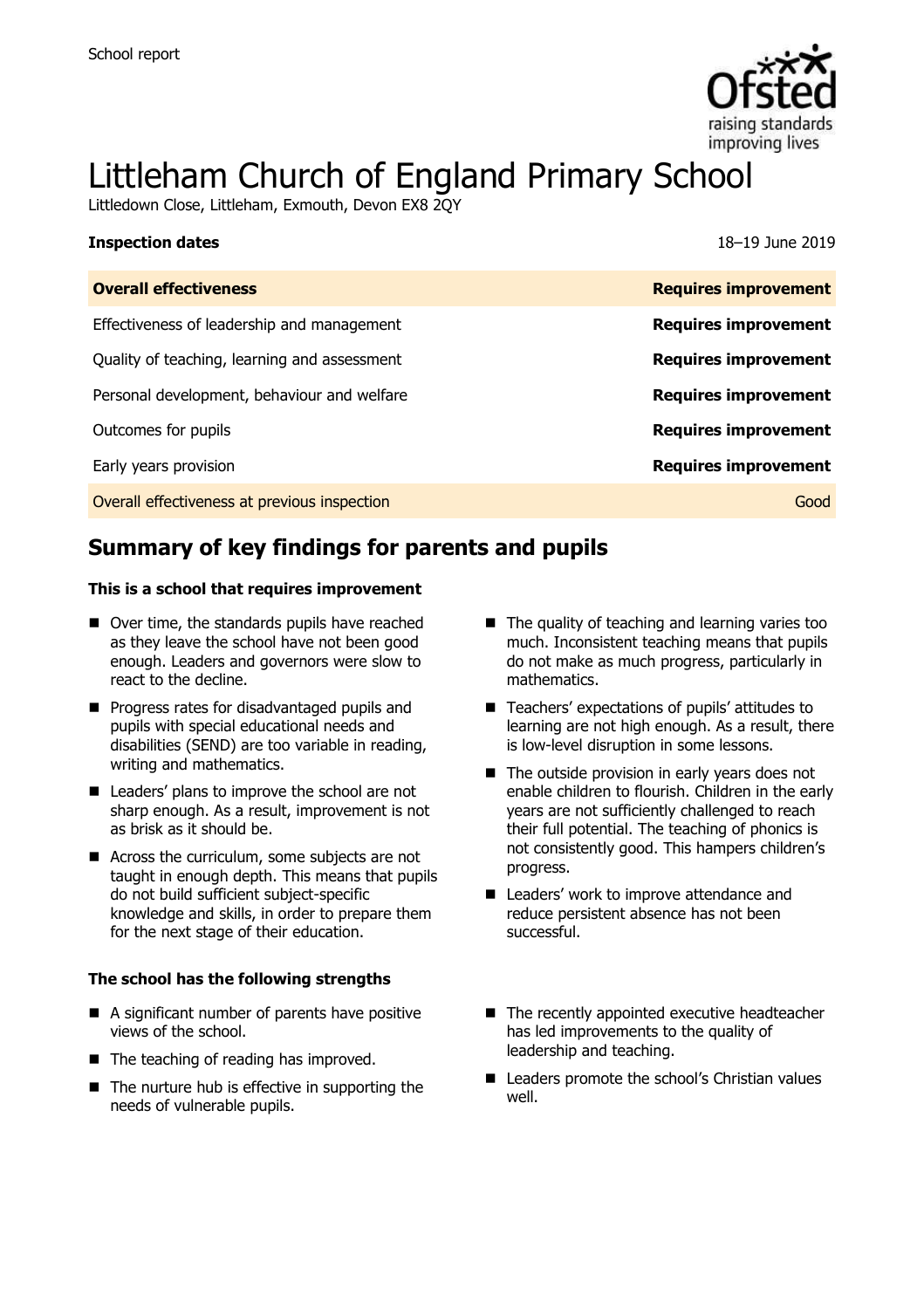

# **Full report**

### **What does the school need to do to improve further?**

- Improve the quality of leadership and management by:
	- ensuring that teachers plan the curriculum more efficiently so that pupils secure appropriate knowledge and skills across all subject areas
	- evaluating the impact of additional funding more rigorously to check that planned actions are having an impact on improving pupils' outcomes
	- ensuring that the school's plans for improvement are precise and rigorously reviewed and evaluated
	- ensuring that the approach to the teaching of mathematics is effective across the school
	- making sure that governors have an accurate view of the school's performance, so that they are effective in holding leaders to account for the quality of provision
	- improving the quality of teaching so that it is consistently good.
- $\blacksquare$  Improve outcomes for all groups of pupils by:
	- accelerating pupils' progress so that it is at least in line with national figures in reading and mathematics
	- ensuring that pupils with SEND make the progress that they are capable of in reading, writing and mathematics by the end of key stage 2
	- diminishing differences between disadvantaged pupils' outcomes and other pupils nationally.
- Improve the personal development, behaviour and well-being of pupils by:
	- improving attendance, including for pupils who are persistently absent, so that it is at least in line with the national average
	- ensuring that low-level disruption is eradicated.
- Improve the quality of teaching, learning and assessment by making sure teachers:
	- teach mathematics in a way that systematically builds on and deepens pupils' skills, knowledge and understanding
	- use what they know about what pupils can already do to match work with greater accuracy so that pupils are sufficiently challenged.
- $\blacksquare$  Improve the early years by:
	- ensuring a systematic approach to teaching phonics
	- challenging children to reach their full potential through well-matched activities
	- ensuring that the outside learning environment provides children with sufficient opportunity to achieve the early learning goals.

An external review of the school's use of the pupil premium should be undertaken in order to assess how this aspect of leadership and management may be improved.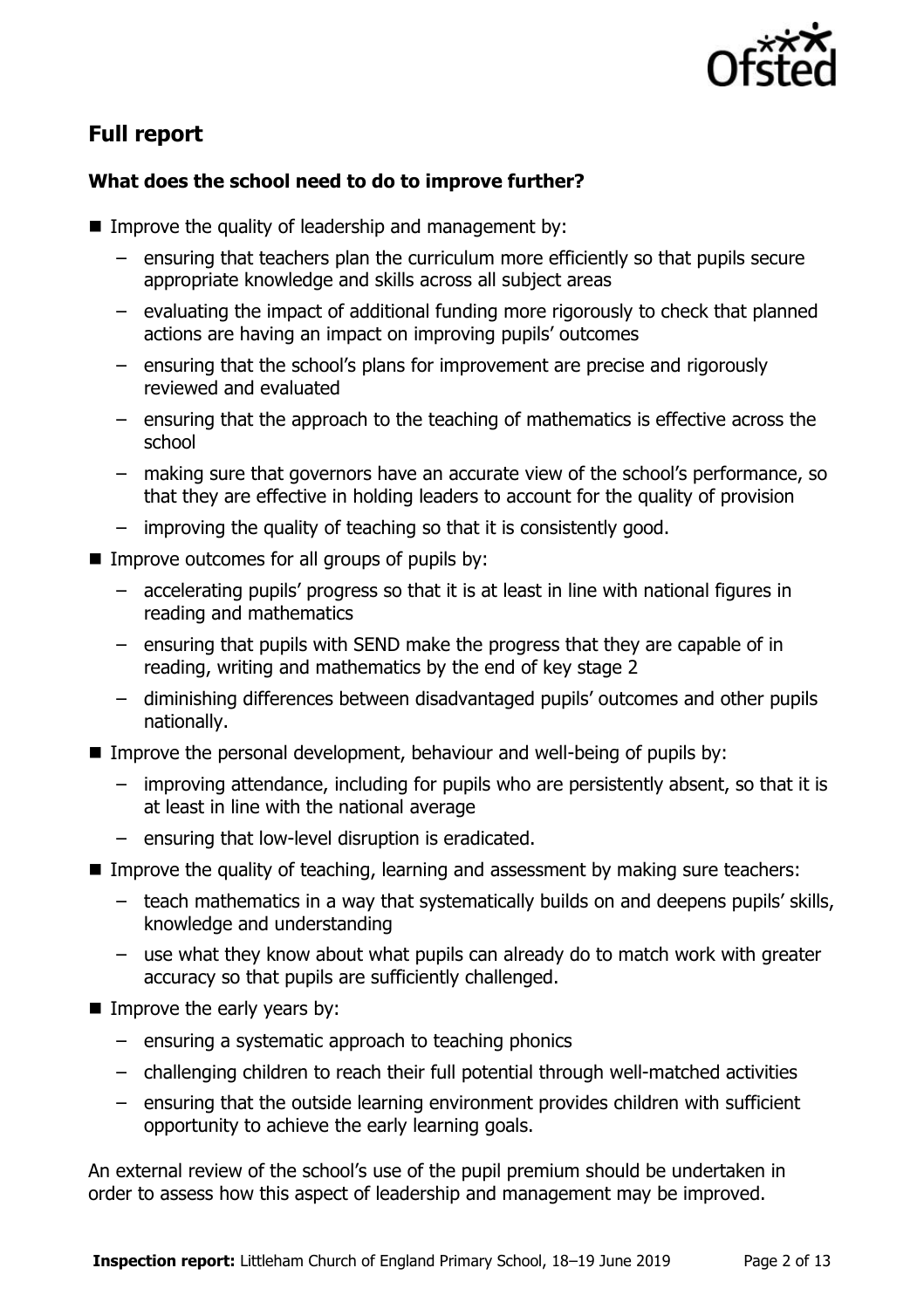

An external review of the school's governance should be undertaken in order to assess how this aspect of leadership and management may be improved.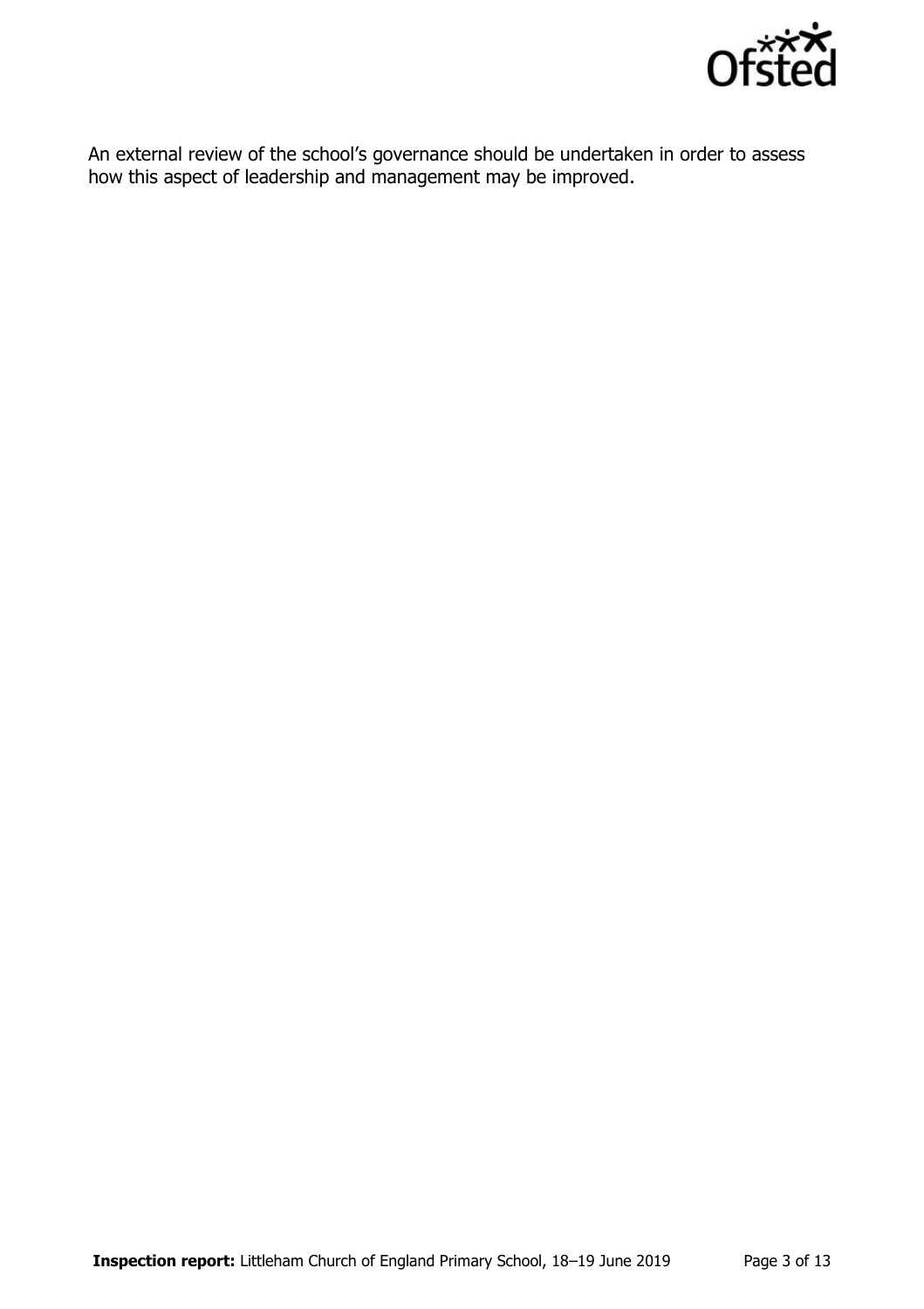

# **Inspection judgements**

#### **Effectiveness of leadership and management Requires improvement**

- $\blacksquare$  Following the last section 5 inspection, the quality of teaching, learning and assessment declined. In response to the next steps identified at the section 8 inspection in May 2018, senior leaders and governors have not secured improvement in all of the areas identified as priorities for improvement. As a result, long-standing weaknesses continue to exist.
- $\blacksquare$  Historically, some pupils have not made sufficient progress from their starting points, particularly in reading and mathematics. In mathematics, pupils are not catching up with their peers quickly enough. Leaders are dedicated and fully committed to improvement, but their actions have not had a strong enough impact on the progress that pupils make.
- The recently appointed executive headteacher has quickly established a secure understanding of the strengths and areas of the school that require further improvement. Plans are underway to improve the quality of teaching. However, the plans for improvement she inherited are not rigorous or specific enough to secure strong outcomes for pupils. Additionally, evaluations of the school's effectiveness are overgenerous.
- Leaders have not developed a curriculum that is rich and varied. Although there is a well-thought-out curriculum for some subjects, such as science, it is not broad enough for all subjects. It does not give pupils opportunities to build systematically on prior knowledge or to develop necessary skills across all subjects.
- Pupils' understanding of British values is well developed. This is because leaders ensure that pupils receive regular opportunities to develop their understanding in areas such as democracy and the rule of law. The school council members feel valued and that their work helps improve the school. Pupils who spoke with inspectors said that they greatly enjoy finding out about different faiths and visiting different places of worship. Members of the school community visit the school to share their cultural differences and talk about diversity. This means pupils are well prepared for life in modern Britain.
- Since her appointment in April 2019, the leader responsible for pupils with SEND has not yet been able to have a discernible impact on pupils' progress. Nevertheless, leaders recognise this and have secured further capacity to provide additional support in monitoring and evaluating the quality of provision.
- Leaders ensure that equality of opportunity is at the forefront of their decision-making. They often provide schooling for pupils who have not been able to settle in other settings. At times, this has caused disruption to daily routines. Nevertheless, leaders are determined to meet all pupils' needs.
- Leaders do not use additional funding to support the needs of disadvantaged pupils and pupils with SEND effectively. There is a lack of strategic oversight to ensure that these pupils are reaching their full potential. However, the school's nurture hub is effective in improving outcomes for the small proportion of vulnerable pupils that attend. This is because the adults that work in the hub foster good relationships with pupils and understand their specific needs well.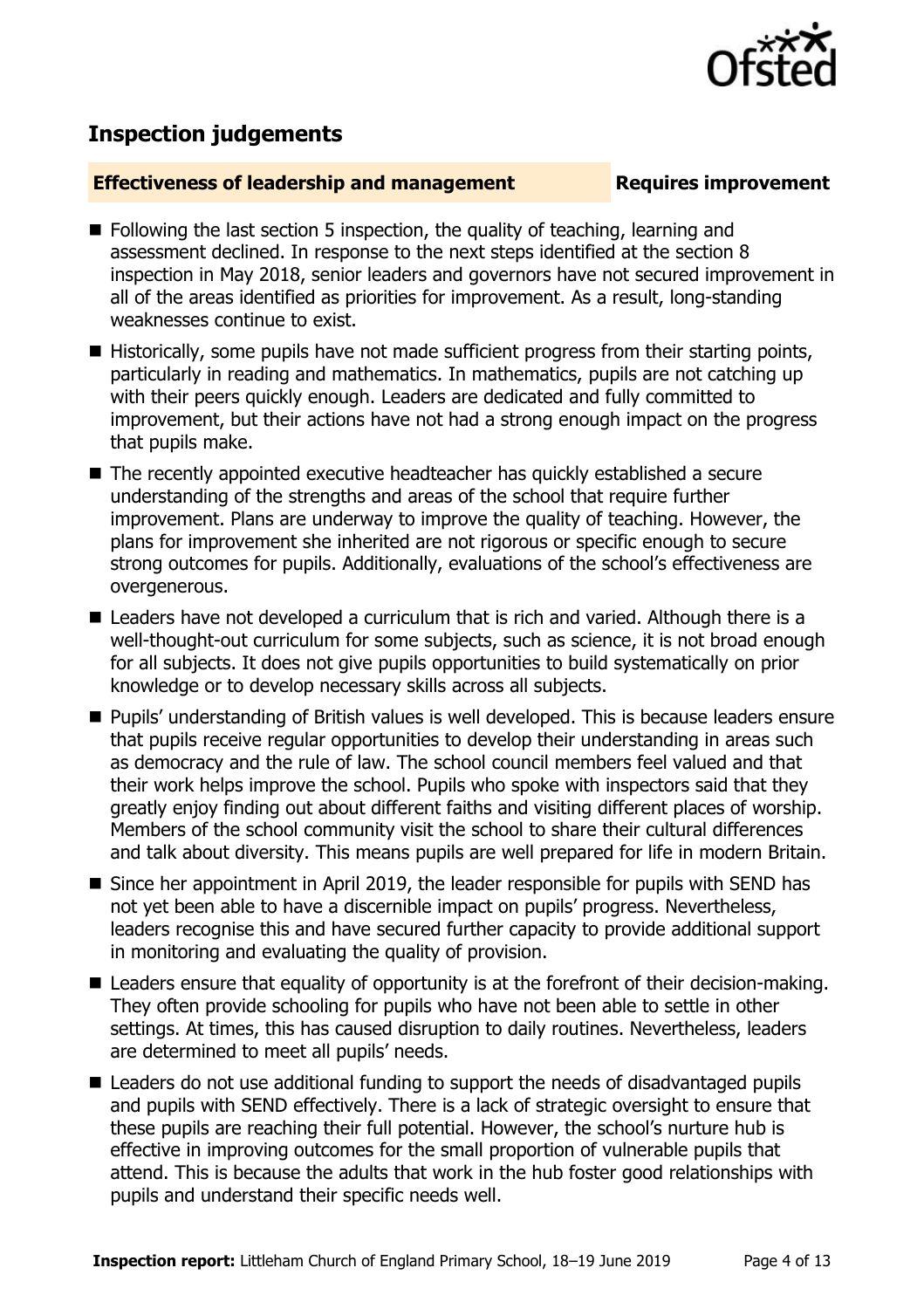

- Pupils' spiritual, moral, social and cultural education is strong. Whole-school assemblies focus on Christian values that weave through all aspects of school life. An inspector joined staff and pupils during an act of collective worship. During the assembly, pupils were keen to participate and share their successes from outside of school through their 'sports personality of the week'. Many displays provide pupils with opportunities to reflect on their moral and social development. Pupils benefit from a spiritual garden that provides 'awe and wonder' and a quiet place for pupils to reflect on their experiences. Pupils contribute to many local and international charities, such as 'Mary's Meals', providing food for the less fortunate, Water Aid and Children in Need.
- Leaders have not responded swiftly enough to concerns raised by staff from the local authority. The local authority's view of the school is accurate. However, because leaders have not addressed recommendations, pupils' outcomes declined, and teaching has not improved swiftly enough.
- **Parents and carers are overwhelmingly complimentary about the leadership of the** school. All parents who responded to Ofsted's survey, Parent View, would recommend the school. One parent's comment, that encapsulates many, said: 'The leadership team work tirelessly for all children and families. They know every child, their strengths and weaknesses and what matters to them.'
- The leader responsible for physical education (PE) and sport makes effective use of additional funding. It has been used to purchase high-quality equipment, upskill teaching staff and to enable pupils to participate in a wider range of sporting activities. The school is currently going through an assessment process for a nationally recognised award in this area. Pupils speak positively about the provision for sport in school and after-school opportunities. One parent told an inspector: 'There are so many after-school sport clubs, my child does not know which one to attend.' Nevertheless, a small proportion of pupils raised concerns about some pupils' behaviour in the after-school clubs.

### **Governance of the school**

- Governors have not been effective in securing good outcomes for pupils. Minutes of meetings held by governors indicate that too much focus has been placed upon future plans for the federation. Governors have not ensured that leaders' evaluation and strategic planning to bring about improvements have been effective enough. This has hampered school improvement.
- $\blacksquare$  More recently, the chair of governors identified that the structure of the governing body was not effective. As a result, the governing body is currently being restructured to enable governors to have an all-round holistic view of the quality of education. Governors welcome an external review.
- Governors are fully conversant with their statutory responsibilities and ensure that they are completed diligently.

#### **Safeguarding**

■ The arrangements for safeguarding are effective. The school places great emphasis on safeguarding its pupils. The school has had to take robust action to protect some of its most vulnerable pupils and work closely with external agencies.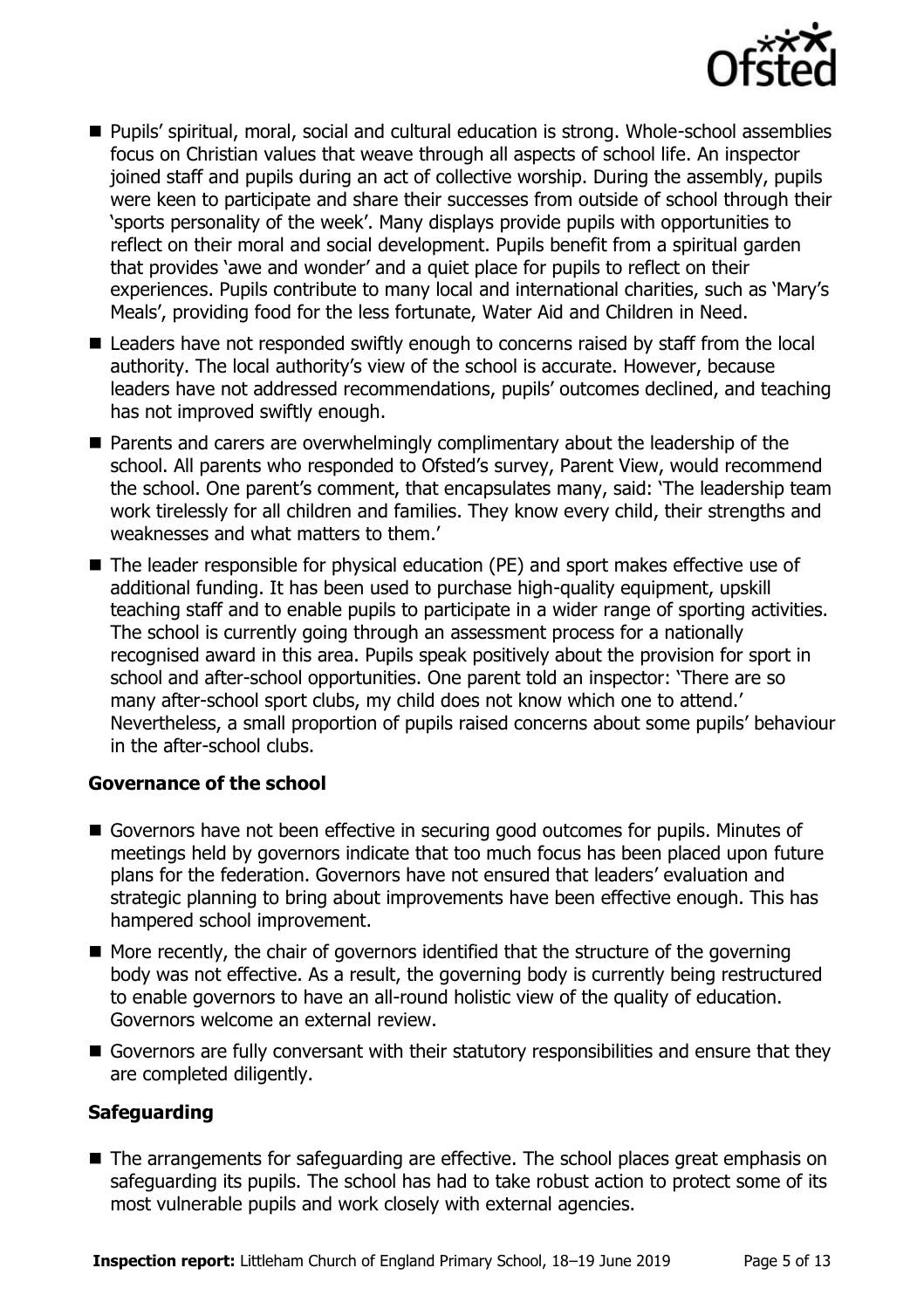

- Staff training is relevant and up to date. During the inspection, inspectors checked staff's knowledge of child sexual exploitation, female genital mutilation, neglect and radicalisation. Staff were able to articulate the signs of a pupil who may be at risk and what appropriate action they would take. The school site is well secured. All recordkeeping about vulnerable pupils is detailed and robust.
- **Pupils say that they feel safe and they are taught how to keep themselves safe. Pupils** know the importance of staying safe when using the internet and the risks associated with social media and mobile phone technology. Pupils say that if they are concerned, they can talk to teachers, who will listen and respond to their concerns. Inspectors' discussions with staff highlighted that there is a shared sense of safety within the school.

#### **Quality of teaching, learning and assessment Requires improvement**

- Over time, teaching does not consistently promote good progress for pupils. This is because the quality of teaching is inconsistent throughout the school. Too often, tasks set do not routinely challenge pupils' thinking. As a result, pupils do not always reach their full potential, particularly in mathematics.
- Changes to the teaching of reading have had a positive impact. There has been significant investment in reading. Teachers work hard to ensure that pupils have access to high-quality books in classrooms that develop pupils' reading skills. They promote fiction and non-fiction texts well to engage the interests of both boys and girls. Pupils who are behind in their reading have access to programmes that are helping them catch up swiftly. One parent told an inspector: 'My son's reading has improved so much he is now reading books I would read.' Current pupils' progress in reading is improving rapidly.
- Learning in mathematics is not consistently effective, particularly in key stage 2. This is because the curriculum does not build progressively on what pupils know, can do and understand. Therefore, too often, pupils are provided with work that does not deepen their understanding further. This is because there is a distinct lack of opportunity for pupils to use and apply what they have learned in different contexts through reasoning and problem solving. Similarly, pupils complete work that they have already achieved. As a result, current pupils' progress in mathematics is not as strong as in reading and writing.
- $\blacksquare$  The teaching of writing is improving. The quality of teaching in writing across the school has resulted in improved outcomes for current pupils, particularly for pupils in key stage 1. Teachers are using a range of strategies to engage pupils and inspire them to become writers. For example, pupils in Year 2 used their learning on the Great Fire of London to convey mood and describe settings.
- Teaching assistants are effective in supporting the learning needs of small groups of pupils who need additional support. They skilfully question pupils to deepen their understanding and adjust work as necessary to ensure that they make good progress.
- The teaching of some of the foundation subjects is not thorough enough and does not provide pupils with the relevant knowledge and skills required. Pupils' knowledge of humanities and the arts is limited. Nevertheless, pupils' enthusiasm for subjects such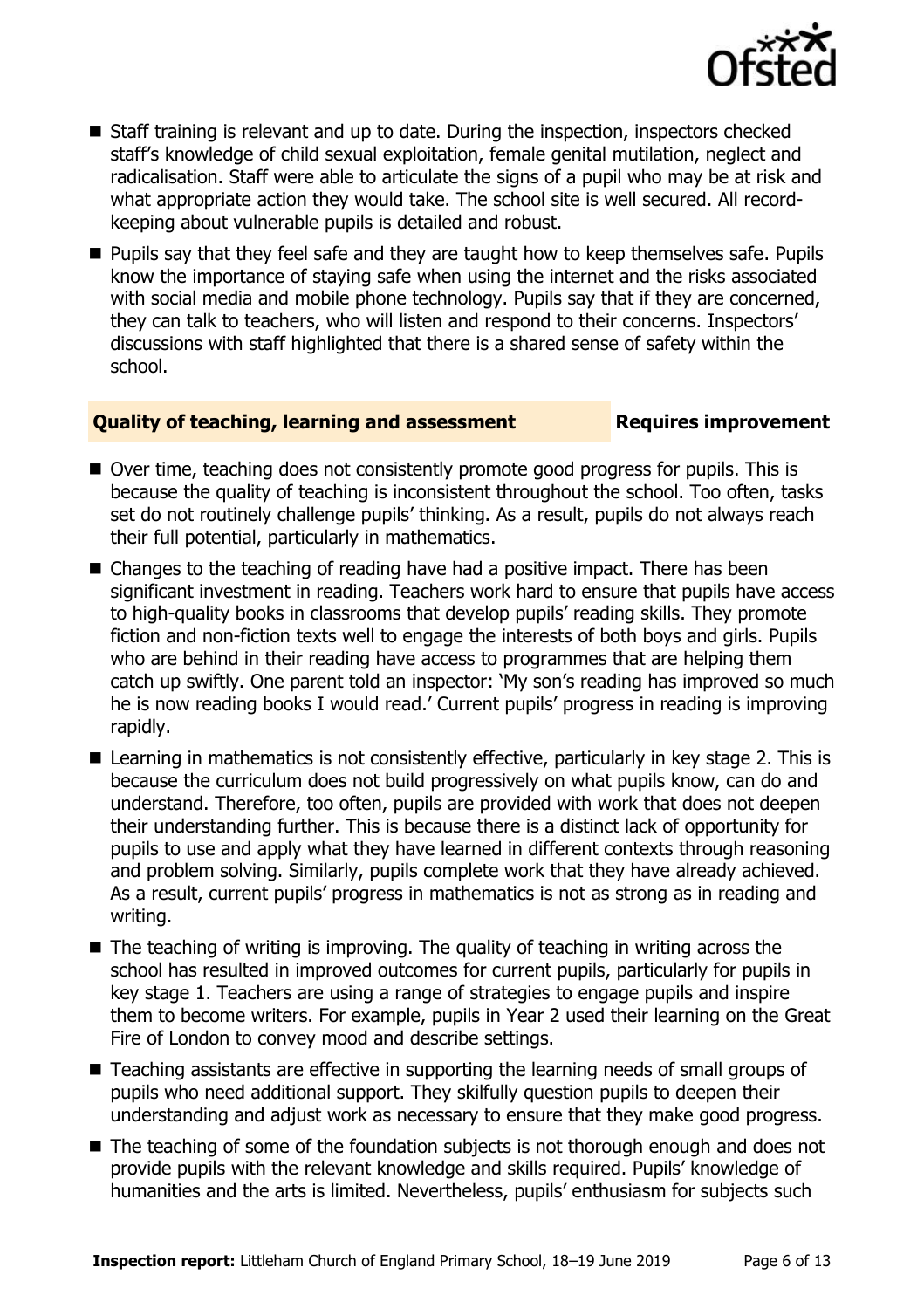

as PE, science and wider learning opportunities is clear to see. One pupil told an inspector: 'Forest school is fun, we build dens and learn how to make things.' The curriculum is supplemented by a wide range of visits and visitors to extend pupils' experiences, including residential visits.

#### **Personal development, behaviour and welfare Fig. 2.1 Requires improvement**

#### **Personal development and welfare**

- The school's work to promote pupils' personal development and welfare requires improvement. Pupils who spoke with inspectors say that on occasion bullying does happen. This view was shared by a very small minority of parents. However, they also say that teachers are effective in dealing with bullying concerns. A large proportion of pupils who responded to the pupil survey also share this view. Leaders are working hard with pupils and their families to eradicate all incidents of bullying.
- Leaders ensure that pupils have varied opportunities to develop a healthy lifestyle. Most recently, a whole-school 'healthy living' week was successful in promoting pupils' awareness of leading a healthy life. Pupils were keen to share with inspectors the fundamental elements of a healthy lifestyle.
- Leaders place great emphasis on pupils' physical and mental well-being. The support the school provides, particularly in pastoral care through its nurture hub, ensures that pupils' mental health is a priority. This enables pupils to be receptive to the teaching they receive.

### **Behaviour**

- $\blacksquare$  The behaviour of pupils requires improvement. During the inspection, many pupils were well behaved, but low-level disruption also occurred. Pupils say that this is a frequent occurrence in some year groups. This view was also reported by pupils who completed the pupil survey.
- Rates of absence and persistent absence have been above the national averages for the past three years. So far, during this academic year, absence rates have remained below the national average. Leaders have not paid close enough attention to improving pupils' attendance.
- **Pupils are adamant that they feel safe in school. Pupils move around the school in a** calm and orderly manner. At social times, they play happily and enthusiastically in the playground with each other and adults alike.

#### **Outcomes for pupils Requires improvement**

- Most pupils join the school with skills that are below those expected for their age. The progress of current pupils across the school in reading, writing and mathematics is variable. This is due to weak teaching over time and pupils having to catching up.
- Since 2016, the proportion of pupils attaining the expected standard in the phonics screening check at the end of Year 1 has either been broadly in line with or above that seen nationally.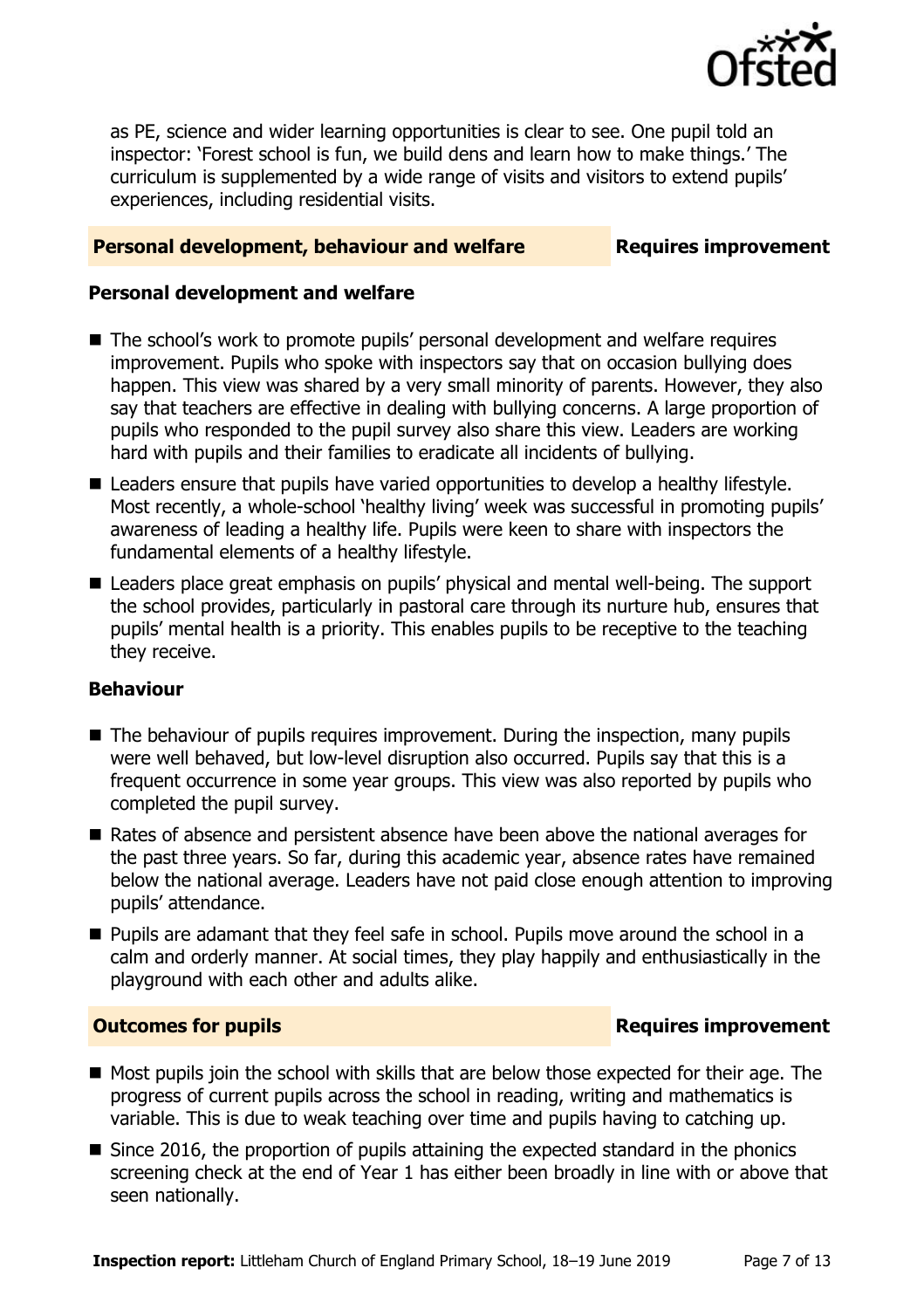

- Pupils' attainment by the end of Year 2 at the expected standard in reading, writing and mathematics has been below that seen nationally over the last three years. In 2018, this was also the case for pupils achieving a greater depth. Nevertheless, there are green shoots of improvement in key stage 1. This is because in key stage 1 teaching is now having a positive impact on current pupils.
- In 2016 and 2017, pupils' attainment at the end of Year 6 was well below that seen of other pupils nationally in reading, writing and mathematics. However, since 2016, pupils' attainment has steadily improved and in 2018 was broadly in line with the national average. Nevertheless, the work in pupils' books and assessment information for current pupils suggest that this improvement will not be sustained this year.
- $\blacksquare$  In 2018, the progress of pupils in reading and mathematics was below that seen nationally. Current pupils' performance information provided by leaders and work in pupils' books found that pupils' progress in mathematics is not consistently strong across the school. Progress in reading is a much stronger picture.
- By the end of 2018, disadvantaged pupils' progress in reading was well below that seen nationally. Current disadvantaged pupils are making inconsistent progress in reading, writing and mathematics. This is because leaders' actions are having minimal impact on disadvantaged pupils' outcomes. As a result, pupils' progress remains below that of other pupils nationally.
- **Pupils achieve well in science. Work in pupils' books shows that they have a broad** range of opportunities to develop their knowledge, skills and understanding in this subject.
- $\blacksquare$  In 2018, the progress of pupils with SEND in reading, writing and mathematics was below that of other pupils nationally with the same starting points. The current assessment information and work in pupils' books show that these pupils are making inconsistent progress between classes and subjects.
- The quality of work in pupils' exercise books in other subjects shows inconsistent progress and standards between subjects. This means that pupils are not always ready for the next stage of their education.

### **Early years provision Requires improvement**

- The vast majority of children join the school with abilities that are below those typical for their age. Since 2016, the proportion of children who achieve a good level of development has declined below the national average. The current work undertaken by children in the Nursery and Reception Years shows that most children are making progress from their starting points.
- Leaders, supported by the local authority, identified that the outdoor learning environment is not sufficiently resourced and does not provide children with opportunities to excel in all of the early learning goals. In 2018, leaders created action plans to improve aspects of the outside provision. However, these plans for improvement have not been fully executed.
- Transition to and from early years ensures that children are well prepared for their learning journey. The leader responsible for early years provides a range of themed open afternoons and workshops for parents. This is to ensure that they know children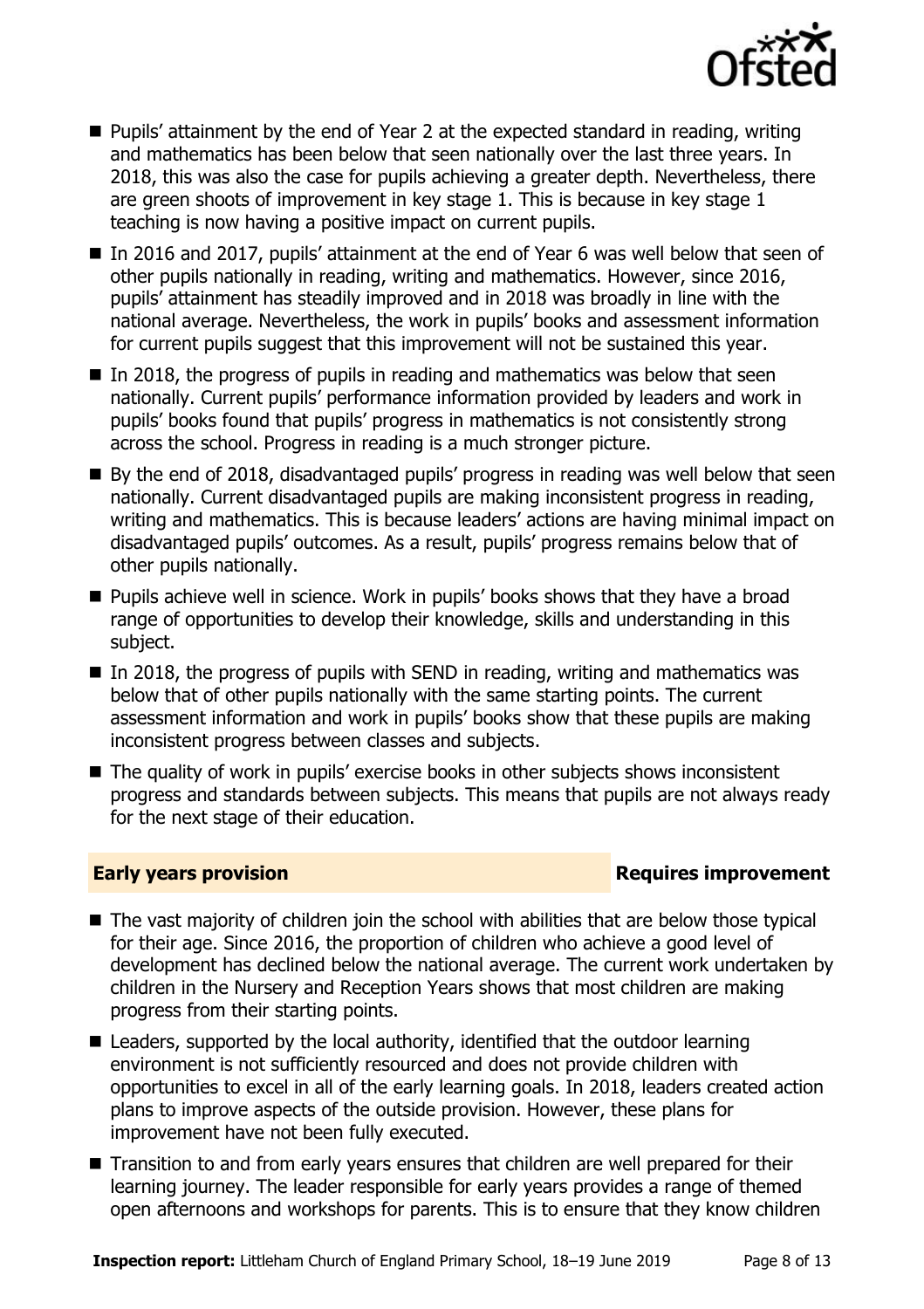

well and can provide early support if necessary. Parents value opportunities to visit the school and to talk with teachers. Parents who spoke with inspectors said that their children love coming to school.

- The children are happy in early years. They enjoy their learning and behave well. This is because staff quickly establish routines and high expectations. During the inspection, an inspector observed a child in Nursery carefully pouring a drink for a younger child. Children's personal development is a strength of the provision.
- Teaching and learning are inconsistent. Where teaching is stronger, well-planned activities are matched effectively to the children's needs and adults skilfully question and probe children's thinking. For example, during snack time in the Nursery class, staff asked children about the different shapes their toast could represent. However, this is not consistent and, too often, most-able children's thinking is not challenged.
- Leaders report that the vast majority of children who enter the early years do not have the speech and language skills expected for their age. Leaders have worked closely with external agencies and put in place additional support. However, the teaching of phonics is not effective. The approach to teaching phonics is not systematic and some staff do not pronounce sounds correctly. Furthermore, children who have been identified as having weak phonic knowledge do not always engage with the teaching of phonics and this hampers their ability to read.
- Relationships between adults and children are strong in early years. Where children are focused, they show good attitudes to learning. They are polite and well-mannered and are inquisitive to find out more about the world they live in.
- All statutory requirements are met.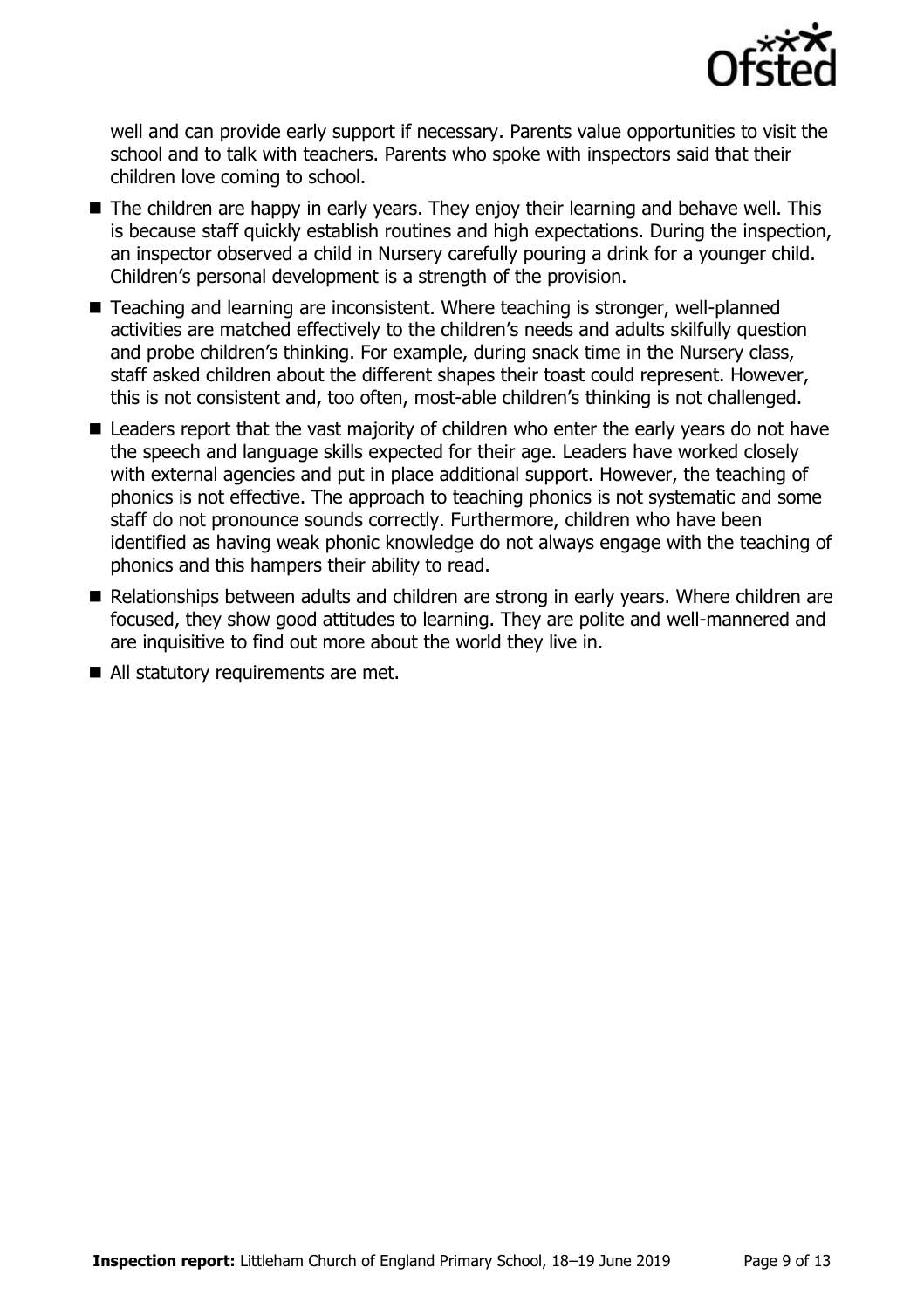

# **School details**

| Unique reference number | 113370   |
|-------------------------|----------|
| Local authority         | Devon    |
| Inspection number       | 10056193 |

This inspection of the school was carried out under section 5 of the Education Act 2005.

| Type of school                      | Primary                      |
|-------------------------------------|------------------------------|
| School category                     | Community                    |
| Age range of pupils                 | $2$ to $11$                  |
| <b>Gender of pupils</b>             | Mixed                        |
| Number of pupils on the school roll | 181                          |
| Appropriate authority               | The governing body           |
| Chair                               | Clare Rooke                  |
| Executive headteacher               | Katie Gray                   |
| Telephone number                    | 01395 266 535                |
| Website                             | www.littleham.devon.sch.uk/  |
| <b>Email address</b>                | admin@littleham.devon.sch.uk |
| Date of previous inspection         | 29-30 January 2014           |

### **Information about this school**

- Littleham is a smaller than average-sized primary school and is part of the Pebblebed Heath Federation. The federation was formed in May 2015 and is made up of two primary schools. The work of the federation is overseen by an overarching governing body.
- The majority of pupils are of White British background.
- The proportion of pupils who speak English as an additional language is below the national average.
- The proportion of pupils who are known to be eligible for free school meals is below the national average.
- The proportion of pupils with SEND, including with an education, health and care plan, is above the national average.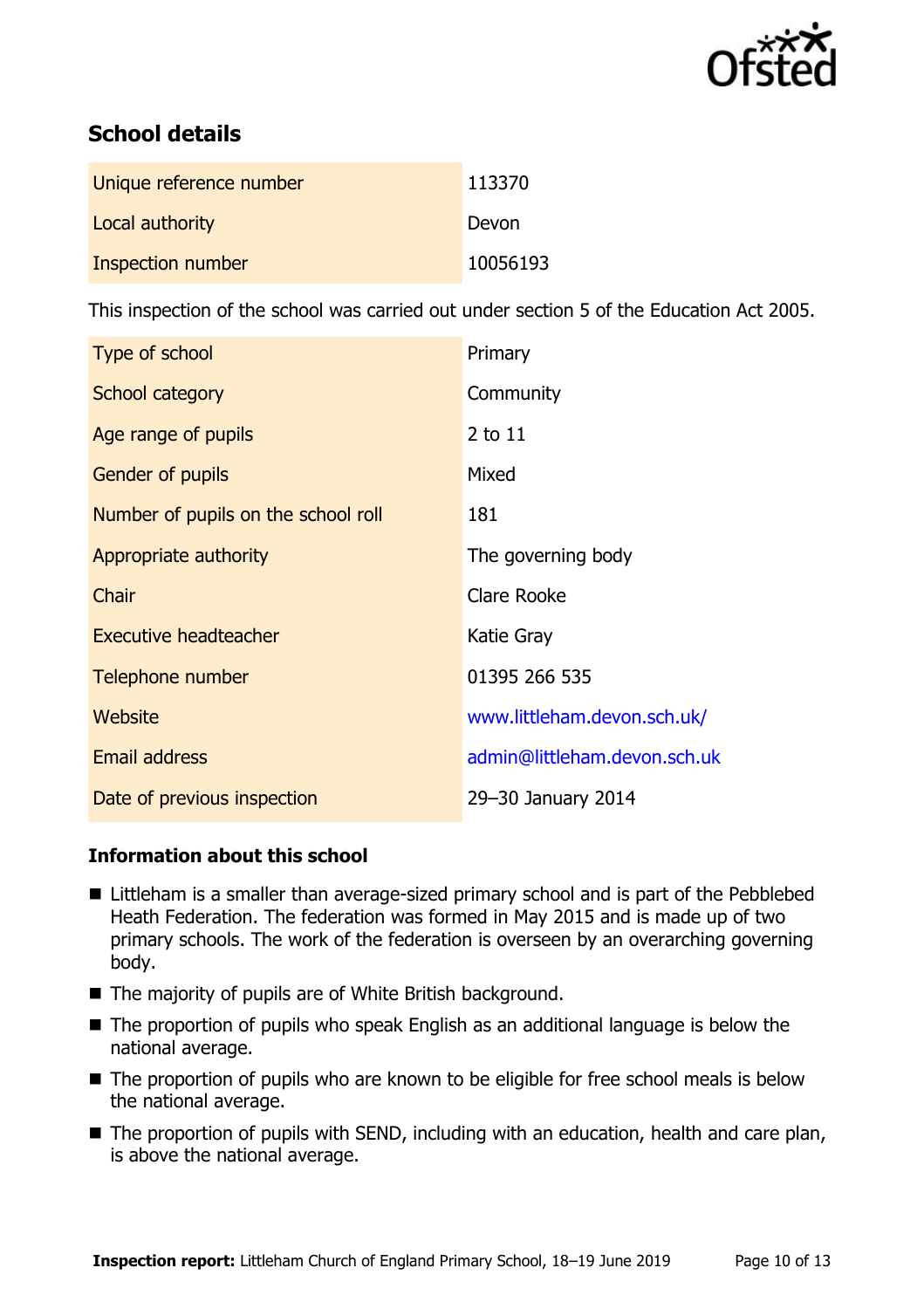

- The school is designated as having a religious character and received its section 48 inspection in May 2016 when the school was graded as outstanding.
- The executive headteacher was appointed in April 2019.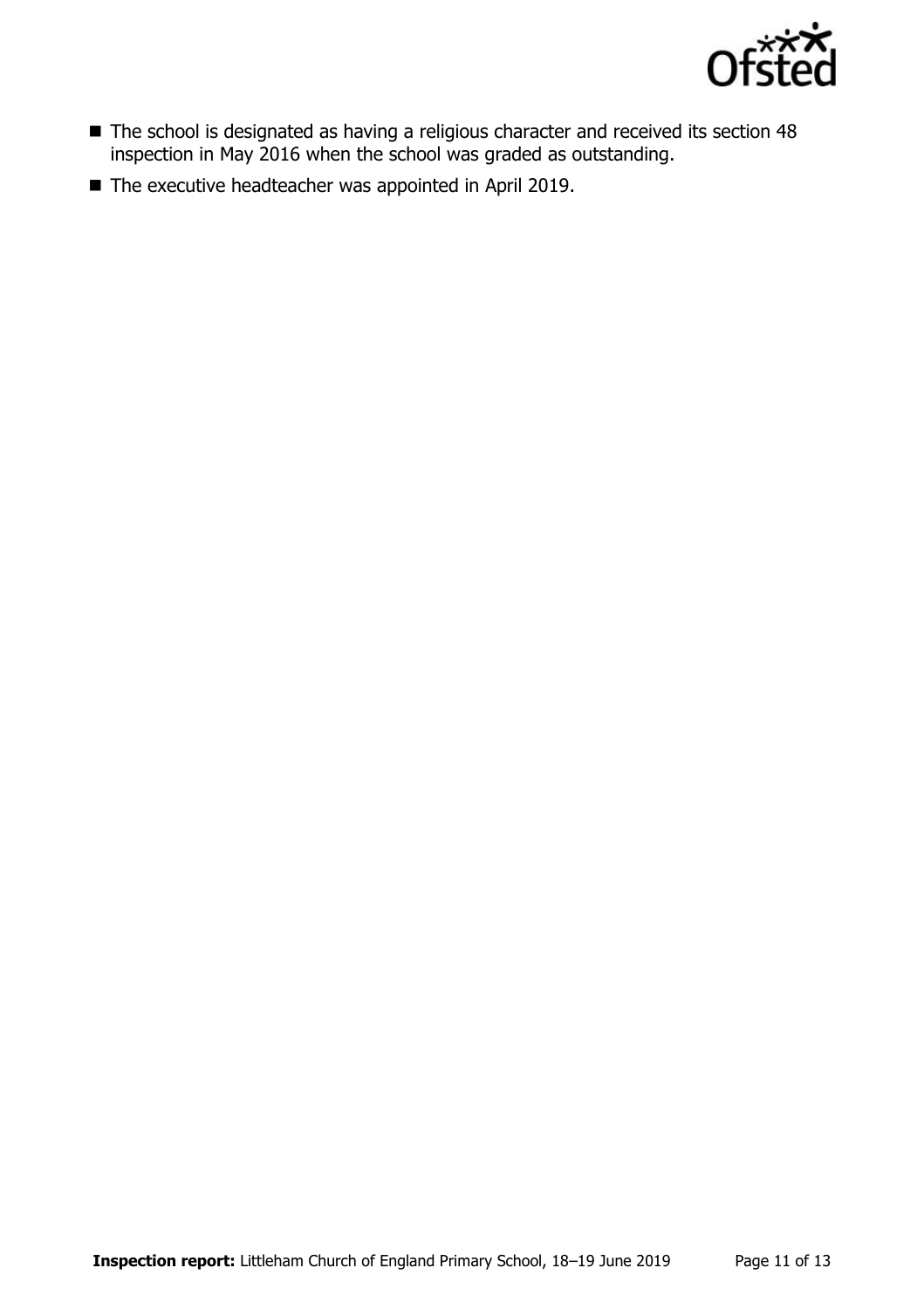

# **Information about this inspection**

- Inspectors observed learning in classes across the school. Most observations were undertaken jointly with the head of school and executive headteacher. Inspectors also observed pupils' behaviour around the school and at social times.
- Meetings were held with senior leaders, middle leaders, the leader with responsibility for pupils with SEND, early years and a sample of support and teaching staff.
- $\blacksquare$  The lead inspector held a meeting with three governors including the chair of the governing body.
- **Inspectors spoke with pupils formally and informally during their break and lunchtimes** and in class. Inspectors also listened to groups of pupils read.
- The lead inspector held a meeting with a representative from the local authority.
- Inspectors examined a range of documentation provided by the school, including minutes of meetings of the governing body, the school's self-evaluation document, the school's improvement plan, pupil premium strategy and documentation relating to the safeguarding of pupils.
- Inspectors examined a large sample of pupils' books from across the school.
- The lead inspector spoke with a sample of parents as they brought their children to school in the morning. The lead inspector also considered 23 responses to the Ofsted online survey, Parent View, 12 responses to the staff survey and the 19 responses to the pupil survey.

#### **Inspection team**

Matt Middlemore, lead inspector **Her Majesty's Inspector** 

Adam Matthews **Contact Contact Contact Contact Contact Contact Contact Contact Contact Contact Contact Contact Contact Contact Contact Contact Contact Contact Contact Contact Contact Contact Contact Contact Contact Contact**